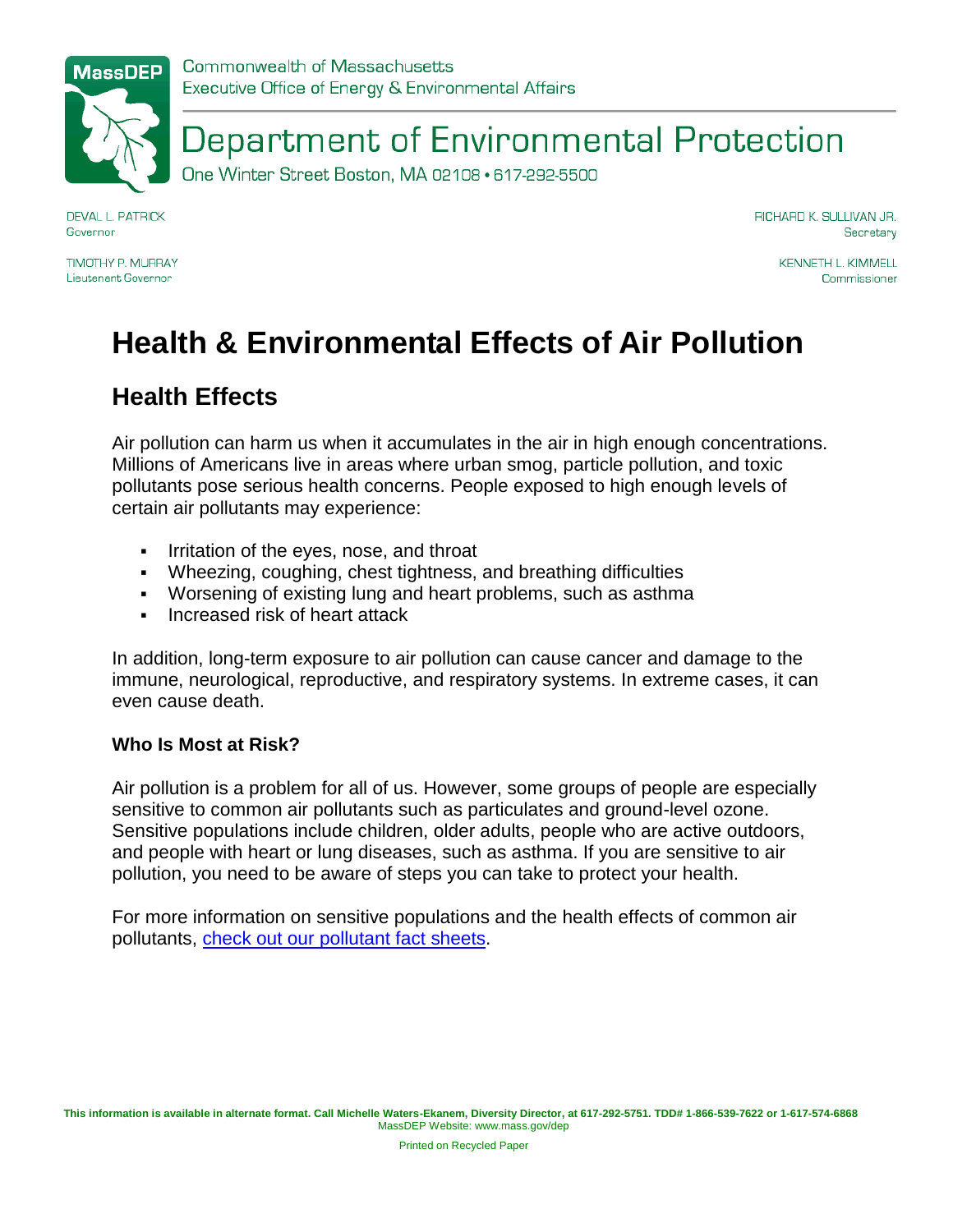### **Environmental Effects**

Along with harming human health, air pollution can cause a variety of environmental effects:

**Acid rain** is precipitation containing harmful amounts of nitric and sulfuric acids. These acids are formed primarily by nitrogen oxides and sulfur oxides released into the atmosphere when fossil fuels are burned. These acids fall to the Earth either as wet precipitation (rain, snow, or fog) or dry precipitation (gas and particulates). Some are carried by the wind, sometimes hundreds of miles. In the environment, acid rain damages trees and causes soils and water bodies to acidify, making the water unsuitable for some fish and other wildlife. It also speeds the decay of buildings, statues, and sculptures that are part of our national heritage. Acid rain has damaged Massachusetts lakes, ponds, rivers, and soils, leading to damaged wildlife and forests. For more information on acid rain, go to [http://www.epa.gov/acidrain/.](http://www.epa.gov/acidrain/)

**Eutrophication** is a condition in a water body where high concentrations of nutrients (such as nitrogen) stimulate blooms of algae, which in turn can cause fish kills and loss of plant and animal diversity. Although eutrophication is a natural process in the aging of lakes and some estuaries, human activities can greatly accelerate eutrophication by increasing the rate at which nutrients enter aquatic ecosystems. Air emissions of nitrogen oxides from power plants, cars, trucks, and other sources contribute to the amount of nitrogen entering aquatic ecosystems.

**Haze** is caused when sunlight encounters tiny pollution particles in the air. Haze obscures the clarity, color, texture, and form of what we see. Some haze-causing pollutants (mostly fine particles) are directly emitted to the atmosphere by sources such as power plants, industrial facilities, trucks and automobiles, and construction activities. Others are formed when gases emitted to the air (such as sulfur dioxide and nitrogen oxides) form particles as they are carried downwind. For more information on haze, visit the U.S. Environmental Protection Agency (EPA) Visibility Web page: [http://www.epa.gov/oar/visibility/.](http://www.epa.gov/oar/visibility/)

**Effects on wildlife.** Toxic pollutants in the air, or deposited on soils or surface waters, can impact wildlife in a number of ways. Like humans, animals can experience health problems if they are exposed to sufficient concentrations of air toxics over time. Studies show that air toxics are contributing to birth defects, reproductive failure, and disease in animals. Persistent toxic air pollutants (those that break down slowly in the environment) are of particular concern in aquatic ecosystems. These pollutants accumulate in sediments and may biomagnify in tissues of animals at the top of the food chain to concentrations many times higher than in the water or air.